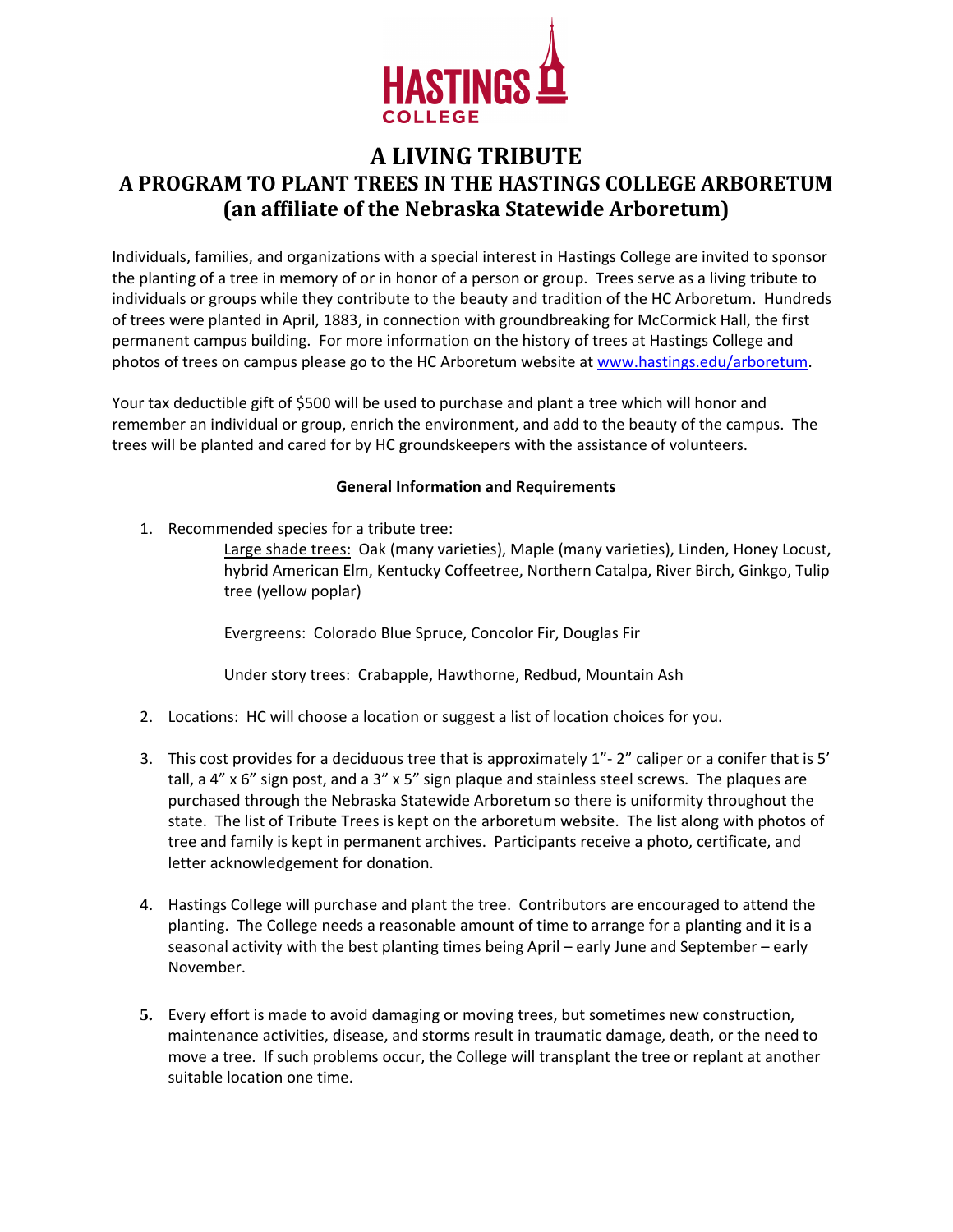

## **APPLICATION LIVING TRIBUTE TREE PLANTING**

Please fill out this application and mail it with your check made out to the Hastings College Foundation. Arboretum personnel will contact you to confirm location and species and your involvement. We encourage you to contact Robin Koozer at 402-461-7389 or [rkoozer@hastings.edu](mailto:mfong@hastings.edu) with questions.

Name(s) \_\_\_\_\_\_\_\_\_\_\_\_\_\_\_\_\_\_\_\_\_\_\_\_\_\_\_\_\_\_\_\_\_\_\_\_\_\_\_\_\_\_\_\_\_\_\_\_\_\_\_\_\_\_\_\_\_\_\_\_\_\_\_\_\_\_\_\_\_\_

Address **Address Address E**-mail

Home phone work phone work phone

I would like to contribute \$\_\_\_\_\_\_\_\_\_\_\_\_\_\_\_ to help purchase and plant \_\_\_\_\_\_\_ tree(s) in the Hastings Arboretum (see following page for dollar amount).

List preference (if any) of tree species (see following page for list of choices).

How would you or your group like to be involved in the tree planting? Circle as many as appropriate: Attend planting Help plant the tree Notified after planting I would like a photograph of the tree

Please indicate for what special purpose this tree is being planted. For example, in memory of . . . or in honor of . . .

Please mail check to: Hastings College Foundation 710 N. Turner Ave. Hastings, NE 68901‐7674

**\_\_\_\_\_\_\_\_\_\_\_\_\_\_\_\_\_\_\_\_\_\_\_\_\_\_\_\_\_\_\_\_\_\_\_\_\_ \_\_\_\_\_\_\_\_\_\_\_\_\_\_\_\_\_\_\_\_\_\_\_\_\_\_\_\_\_\_\_\_\_\_\_\_\_\_\_**  Signature of Family or Group **Signature of Hastings College Foundation** 

| For Office Use:            |
|----------------------------|
| Species_______             |
| Location                   |
| Date Planted               |
| Recorded (date)            |
| Certificate and photo sent |
|                            |